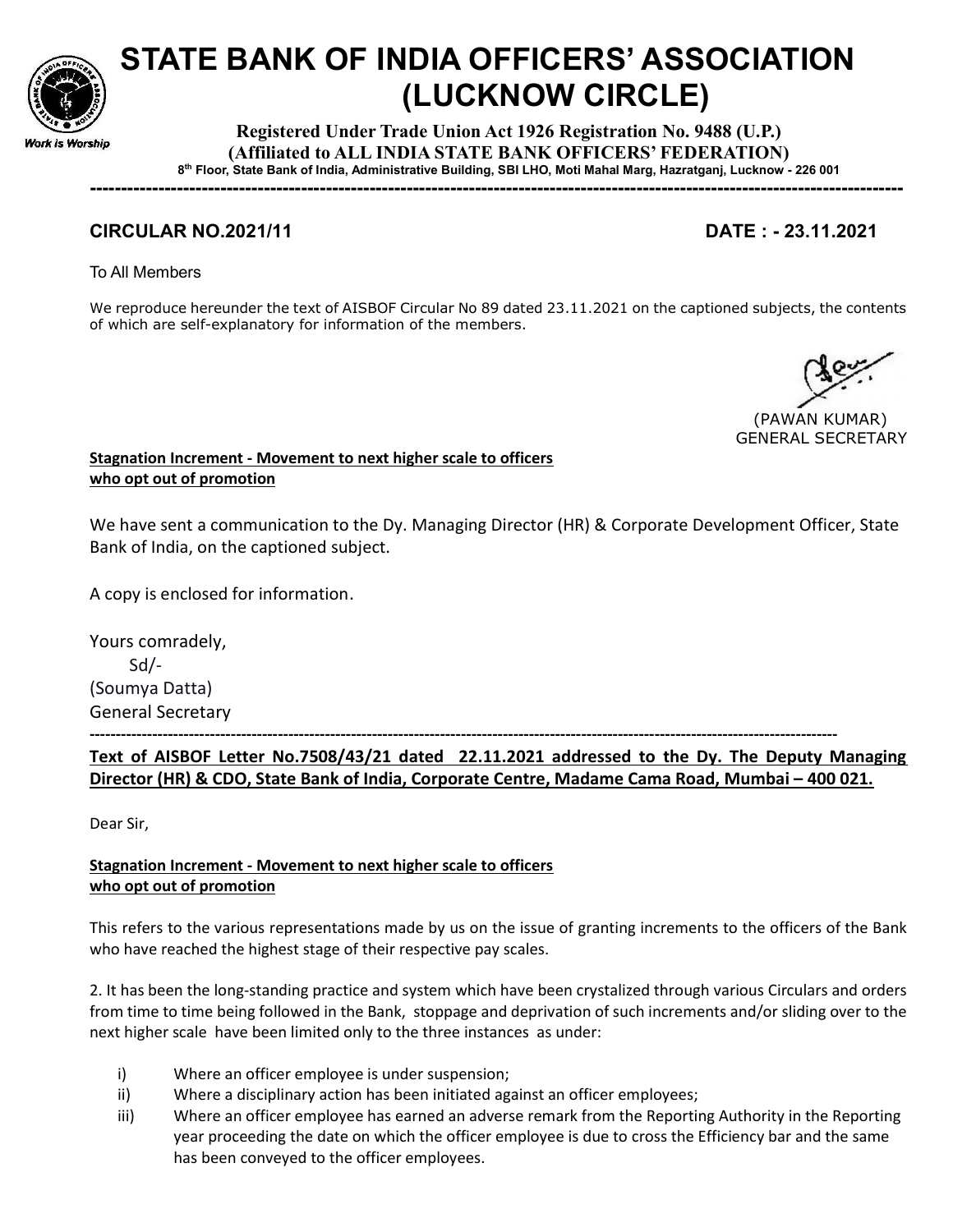### Note:

- (a) Where the Efficiency Bar operates in terms of (ii) above, the case of the concerned officer employee shall be reviewed every year well before the next due date for crossing the Efficiency bar under this provision shall not be more than three years after which if the disciplinary proceedings are still not concluded, the increments shall be released with retrospective effect.
- (b) Where the Efficiency Bar has been applied in terms of (iii) above, but the rating improves subsequently, the increments shall be released after one year. Average remarks or rating shall not be treated as adverse for this purpose.

3. The said long-standing practice, crystalizing to service conditions of the officers of the Bank was unilaterally altered to the detriment of the officers by the Bank Management, through Circular dated 14.09.2013. By the said Circular, the Bank Management has, in purported reference to a judgement passed by the Hon'ble Madras High Court governing the Award Staff of the Bank, enforced a disability clause for sliding over to the next higher scale of pay for officers who refuse to accept promotion or opt out of a promotional exercise.

4. Firstly, neither the industrial award nor the Hon'ble Madras High Court judgement considering the said industrial award can be said to have any binding effect on the officers of the Bank. Therefore, the declarations of the purported policy and issuance of the Circular dated 14.09.2013 mentioned above cannot be based on the judgement delivered by the Hon'ble Madras High Court.

5. We take this opportunity to remind you of that the guidelines issued by IBA on 14.06.2010, aptly clarified that only such officers who refuse promotion on being offered are disentitled to the benefit of increment in spite of having moved up to the highest stage of pay scale. The clarification reads that "the said provision deal with only cases where an officer refuses promotion when offered, and officers who have not participated in the promotion process may not be debarred for stagnation increment and PQP"

The action of the Bank is contrary to IBA's clarification on the issue. There are two fundamental issues to be addressed/ considered in this regard: -

- (a) Sliding over to the next higher stage on promotion.
- (b) Getting stagnation benefits in the earlier pay scale without promotion.

6. The two benefits, one arising out of promotion, and the other arising out of having reached to the highest stage of pay scale, but not yet being promoted are mutually different. Again, an officer who has participated in a promotional exercise and offered promotion on being found fit when refuses to accept such promotion; can be said to be not entitled to an increment in the pay scale of the feeder post. Such a case is entirely different from the case of an officer who has not participated in the promotional exercise at all at a particular stage of his career but has decided to pursue such promotional exercise at a later stage for promotion to a higher rank, so as to plan his career growth conveniently within available chance.

7. Furthermore, it appears from the guidelines issued by the Bank on 14.09.2013 that the Bank Management had consciously decided to deny the officers in scale III, IV and V for the purpose of stagnation increments being granted to them while not depriving the scale I and scale II officers of the said increments.